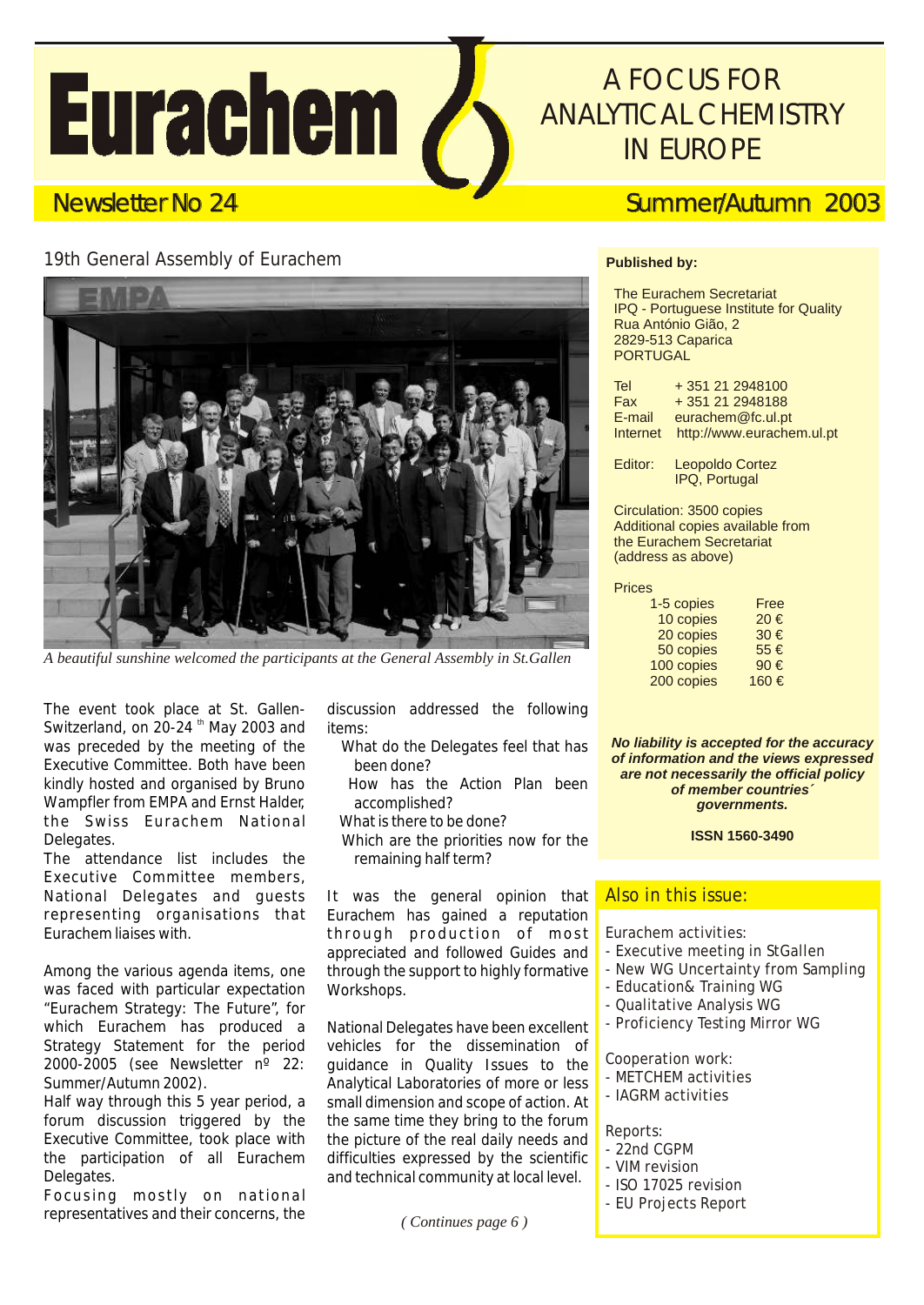#### Eurachem Guides

Traceability in Chemical Measurement (2003)

The Selection and use of Reference Materials (2002)

Guide to Quality in Analytical Chemistry: An Aid to Accreditation (2002)

Accreditation for Microbiological Laboratories (2002)

Selection, Use and Interpretation of Proficiency Testing (PT) Schemes by Laboratories (2000)

Quantifying Uncertainty in Analytical Measurement, 2nd Edition (2000) (Translations available)

The Fitness for Purpose of Analytical Methods: A Laboratory Guide to Method Validation and Related Topics (1998) (Translations available)

Harmonised Guidelines for the Use of Recovery Information in Analytical Measurements (1998)

Quality Assurance for Research and Development and Non-routine Analysis (1998) (Translations available)

#### Other Documents

Eurachem Memorandum of Understanding

Eurachem Strategy 2000-2005

Harmonisation of Analytical Practices in Europe - Tasks for Eurachem (1999)

Cooperation between Laboratories and Accreditation Bodies - the PLG (2000)

EEE - Common Position Paper for the Use of Proficiency Testing as a Tool for Accreditation in Testing (2001)

Eurachem overhead transparencies for presentations

Information leaflet for lab customers concerning the quality of chemical analyses (2000) (Translations available)

Note: All documents available for download at the Eurachem website

*Ricardo Bettencourt Silva Eurachem Webmaster*

#### Events 2004

METCHEM - Metrology in Chemistry Annual Meeting www.bnm.fr/metchem NCM, Sofia (Bulgaria) 10-13 February, 2004

EUROLAB General Assembly www.eurolab.org Lisbon (Portugal) 18-19 March, 2004

Analytika Munich (Germany) 11-14 May, 2004

Eurachem General Assembly Eurachem Workshop (see right box) www.eurachem.ul.pt Prague (Czech Republic) 26-29 May, 2004

EUROMET General Assembly www.euromet.org Bled (Slovenia) 2-4 June, 2004

EA General Assembly www.european-accreditation.org Vilnius (Lithuania) 8-9 June, 2004

Euroanalysis XIII www.euroanalysis13.com Salamanca (Spain) 5-10 September, 2004

CAC 2004 - 9th Chemometrics in www.dequim.ist.utl.pt/CAC2004 Lisbon (Portugal) 20-23 September, 2004 Analytical Chemistry Conference



Price:  $15 \in +$  postage Guide to Quality in Analytical Chemistry: An Aid to Accreditation (2002)

Contact Eurachem & CITAC **Secretariats** 

# Eurachem 2004

**WORKSHOP** TEACHING QUALITY AND METROLOGY IN CHEMISTRY Prague, Czech Republic, May 24-25, 2004 on the occasion of the Eurachem Annual Meeting in Prague

#### SCOPE

The aim of the workshop is bringing together academic analytical chemistry teachers and clients of analytical results, assisting them to set up appropriate quality and MiC curricula, and helping them with a proper exchange of educational course materials.

#### **ORGANISATION**

The Organising Committee consists of members of the Eurachem Czech Republic. The management of the workshop and annual meeting is secured by ICARIS Ltd., Conference Management.

#### MAIN TOPICS

- MiC in curricula on analytical chemistry
- Quality control and quality assurance in curricula
- Laboratory exercises on metrology and quality
- Training laboratory staff
- Co-operation among the European universities
- Training clients in laboratory results

SCIENTIFIC INFORMATION Prof. Miloslav Suchánek Phone: +420 224 310 863 Fax: +420 224 310 863 E-mail: miloslav.suchanek@vscht.cz OFFICIAL WEB PAGE: www.eurachem.cz

#### OTHER INFORMATIONS

ICARIS Ltd., *Conference Management* Phone: +420 284 828 481 Fax: +420 266 312 113 E-mail: icaris@icaris.cz

Eurachem Education and Training Working Group Eurachem CZ UNIPETROL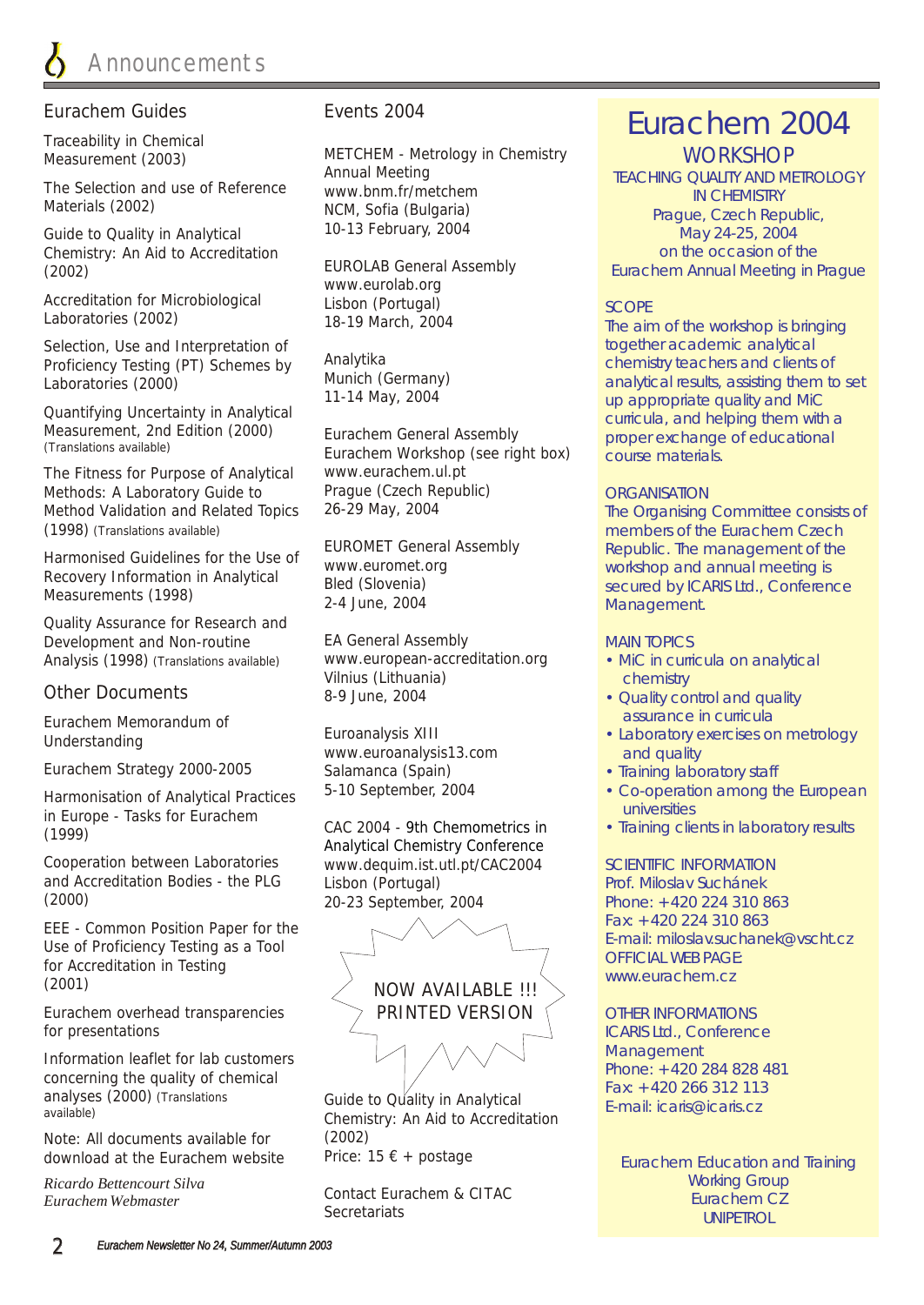#### **Editorial**

In the last century we have seen an exponential growth in Physical Metrology - in Mass metrology, although the SI unit is still defined by the same mass prototype, the development of more accurate instruments made it possible to improve its measurement by one order of magnitude from the beginning of the century to its end.

For Lenght metrology, the existing Meter prototype held at the BIPM has been substituted by realizations of the unit based on physical constants, and the equipments used to realize it developed in such a way that enabled to define the unit with an uncertainty 1000 times better at the end of the century than in its beginning.

In Electrical metrology, a similar experience happened, and the realization of the voltage has developed throughout the century, making it possible also to improve its uncertainty by a factor of 1000.

Time measurements held the greatest progress in the uncertainty of the realization of the unit, which improved by a factor of 10000! Thus Metrology turned first to Physics, to respond to the society needs in industrial and economic developments, and now begins to turn to Life Sciences, Chemistry and Biology, to respond to the present society needs of environmental protection, human health and quality of life.

So after the last issue being focused in several accreditation issues, the present edition of the Newsletter focus on the interactions between Chemistry and Metrology, with the aim to stimulate chemists to approach metrology with more enthusiasm.

Only by strengthening the cooperation between National Metrology Institutes, National Reference Laboratories, Academia and Industry will Metrology in Chemistry be able to achieve in this century the improvements that are necessary to make our life safer, healthier and enjoyable.

*Leopoldo Cortez (Editor)*

partner for the laboratory General Assembly, and an partner for the laboratory General Assembly, and an

EUROMET is a cooperative - Acoustics, Ultrasound and voluntary organisation between vibrations; the national metrology institutes - Electricity and Magnetism; (NMI's) in the EU including the  $-$  Flow: European Commission, EFTA and - Ionising Radiation; EU Accession States (other - Lenght; European states may apply for - Mass and related quantities; membership). The organisation - Photometry and Radiometry; currently has 27 participating - Thermometry;<br>member countries - Time and Freq

The objective of EUROMET is to - INTMET (Interdisciplinary<br>promote the coordination of Metrology) including the metrological activities and Forum, where all NMIs services with the purpose of present and discuss their own<br>achieving higher efficiency. achieving higher efficiency.<br>It's foundation goes back to the LANFTCHEM a joint FUROMET.

Western European Metrology Eurachem committee on Club (WEMC) in 1974, composed<br>of NMI Directors, which turned Fach Technical Commit of NMI Directors, which turned Each Technical Committee is<br>into EUROMET in 1988.

launched from one of it's Working exist within each Committee. Groups, the Western European The relevant activities are<br>Calibration Cooperation (WECC), registered as projects which that become later on the generally are:<br>European cooperation for the  $\frac{1}{2}$  studies air Accreditation of Laboratories measurement capabilities;<br>(EAL) and finally the present - comparisons intended to (EAL) and finally the present - comparisons, intended to assess<br>European cooperation for the comparability of European cooperation for the comparability of<br>Accreditation(EA), accreditation of the comparation

The WEMC also launched another different partners. branch, the Western European Legal Metrology Cooperation *Adapted by the Editor from*  (WELMEC) in 1990. *EUROMET website*

EUROMET - an Eurachem It has a Chair, elected by the<br>nartner for the Jahoratory. General Assembly, and an Executive Committee to manage community the current operation, and several Technical Committees:

- 
- 
- 
- 
- 
- 
- 
- 
- Time and Frequency;
- Metrology), including the QS-
- METCHEM, a joint EUROMET-

into EUROMET in 1988.<br>Before this date, the WEMC often different Sub-Committees often different Sub-Committees

registered as projects, which

- studies, aimed at developing

measurement capabilities of

*(www.euromet.org)*

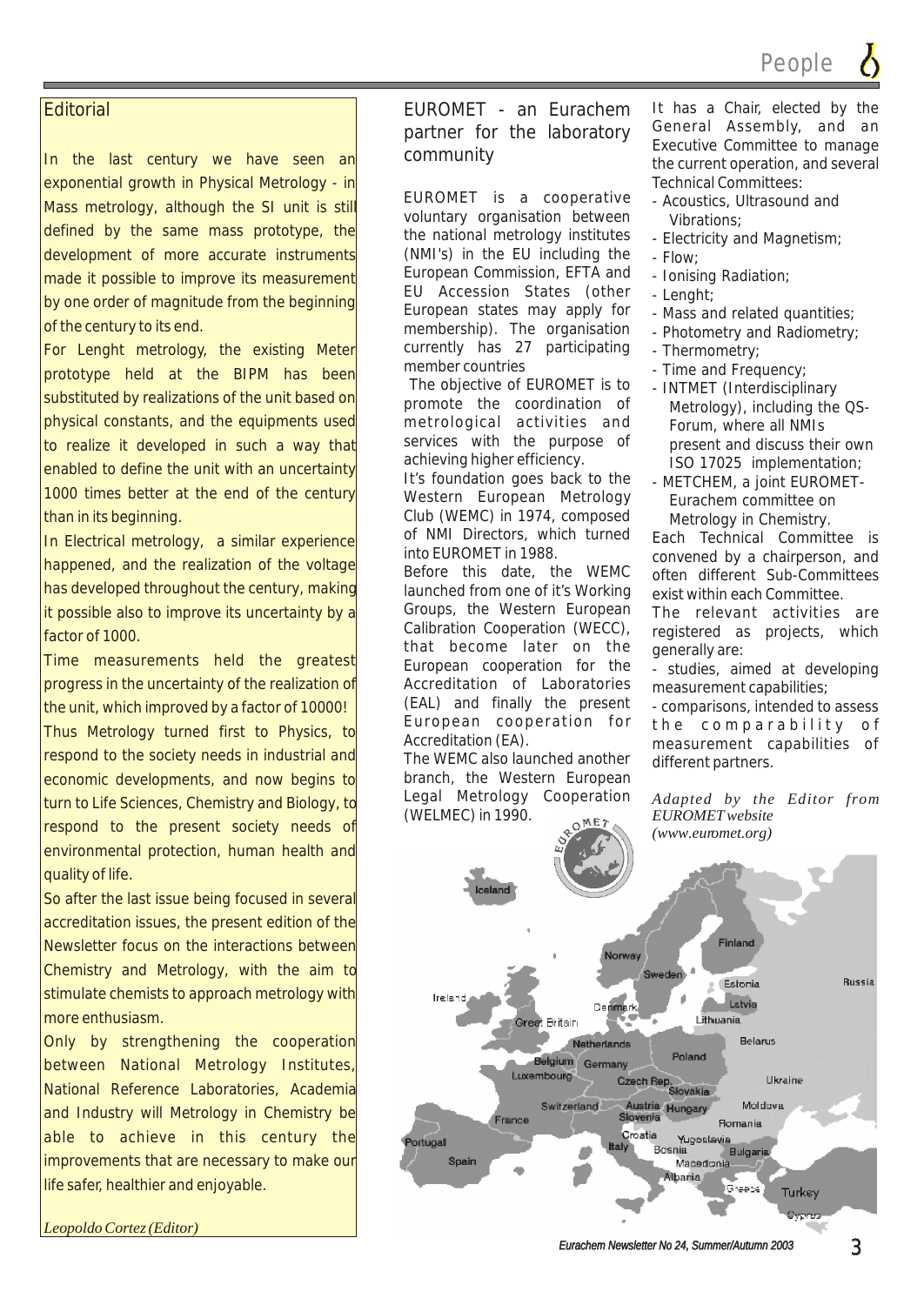#### Education and Training Working Group

The working group education and There is also a new book available training met at the St. Gallen meeting which uses Eurachem and some other and decided there to have the next material: Quality Assurance in assembly at the Prague meeting 2004 Analytical Chemistry - Training and in connection with the general Teaching. assembly. The working groups QA at This book contains a CD with Universities and E & T (Education and Powerpoint presentations to cover the Training) will be united again and will different topics in quality assurance. meet the first time together at the It is available at Springer Verlag. Prague meeting. There will also be a workshop in Prague organized by As chairman I would like to ask all Miloslav Suchanek. member countries to renew or inform

Due to lack of participants a planned the chairman about prospective or still workshop in Siegen was canceled active members in the working group. unfortunately. It is very difficult to keep contact if

Some members of the group will not listed probably. continue the work on the glossary of analytical terms (GAT) in close connection with Paul de Bièvre.

material: Quality As surance in

emails or addresses of members are

*B.Wenklawiak Convenor of E & T Working Group*

### Eurachem / Eurolab New Working Group 'Uncertainty from Sampling'

The Eurachem Executive committee, at its meeting in Siegen approved the terms of reference for a joint Eurachem / Eurolab Sampling Uncertainty Working Group. The main objective of the WG is to produce a Guide on the "Estimation of measurement uncertainty arising from sampling". The guide will not aim to modify existing sampling protocols, but to explain how the measurement uncertainty which they generate, can be estimated.

Professor Mike Ramsey has been invited to chair this working group, and anyone interested in joining this WG should contact him: M.H.Ramsey@sussex.ac.uk

*Alex Williams Eurachem Delegate*

#### A New joint Working Group on Qualitative Analysis and testing

Quantitative analysis is an important also put pres sure on traditional of false response rates from the

increased. The problems of establishing assessing the reliability of qualitative uncertainty associated with qualitative tests);<br>tests, such as 'pass/fail', identity and tests, such as 'pass/fail', identity and<br>
comparative identity tests have<br>
accordingly become more important,<br>
particularly for accredited laboratories.<br>
A trend towards biological testing has<br>
A trend towards biological t

part of the work of many analysts. analytical laboratories developing new performance of quan tita tive Examples include identification of a capabilities. The methods used in the testing process;

- 
- 

material, confirmation of identity and the Eurachem/CITAC workshop - practical methods of expressing the checks for presence of a material Many throus aurement uncertainty and performance of methods, including<br>analytical r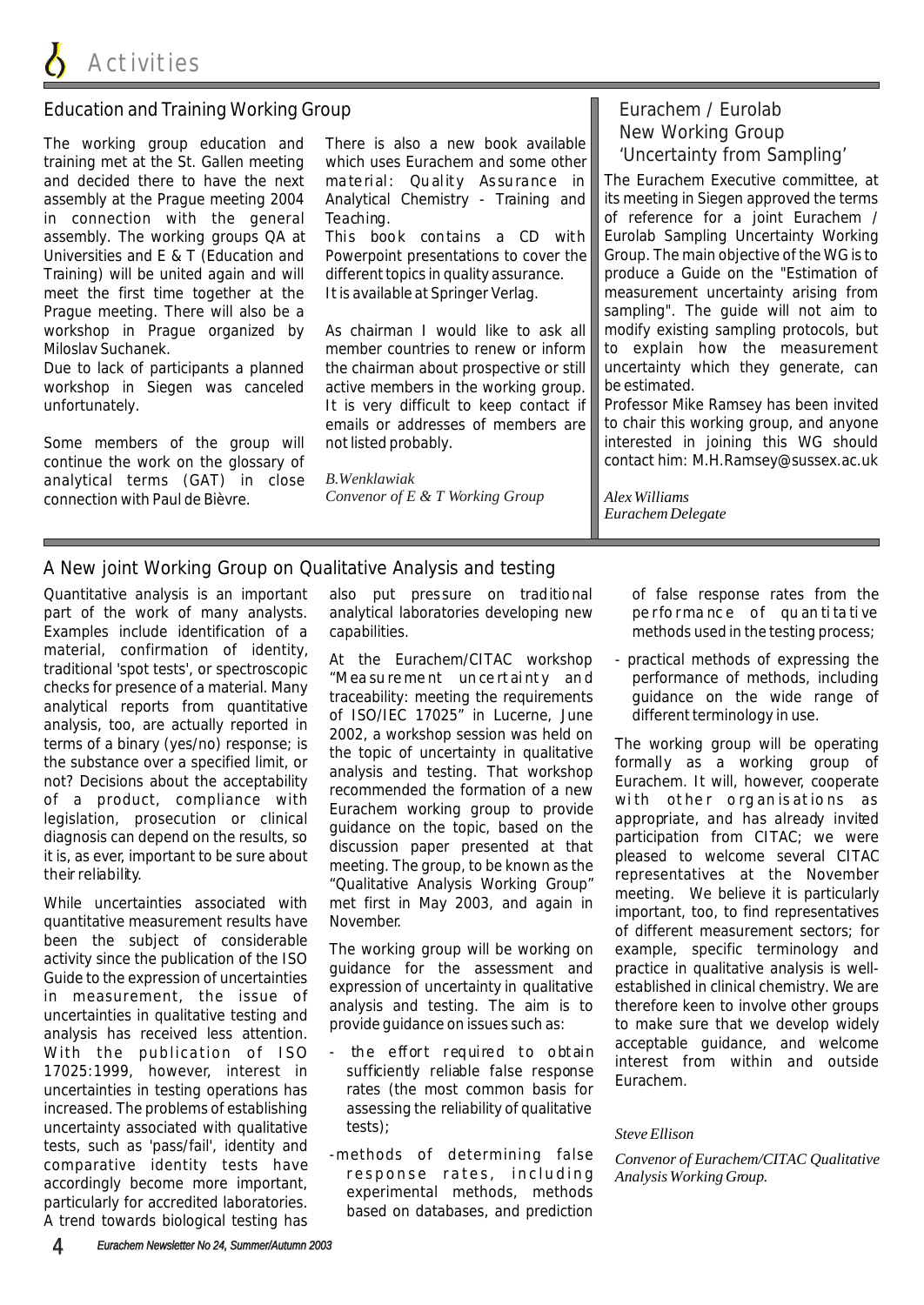#### Report on the General Conference on Weights and Measures (CGPM) - October 2002

established by 13 Member States in 17 October 2003 with delegations from on 1875, which established the General 54 Governments. It was a very lively http://www.bipm.org/en/convention/r Conference on Weights and Measures and important conference, with several esolutions.html (CGPM) (Articles 3 and 7) with the task resolutions that reflect the actual of controlling the activities of the importance and impact of metrology in Of special interest to chemists was the Bureau International des Poids et a global economy and welfare society. discussion of the BIPM Program. Mésures (BIPM) - its managing agency, The BIPM Program, which establishes and "...to discuss and initiate measures The delegates ad opted twelve the priorities for work programmes necessary for the propagation and resolutions: between the several science fields improvement of the Metric System, and 1 Links with other organizations developed at BIPM, consolidated the to sanction new fundamental 2 Metrology and trade **gradual interest and importance that** metrological measurements and 3 On the coordination of the initiatives metrology in chemistry is taking among initiatives..." **to support the implementation of the metrologists.** 

signing members, its creation was the standardization in developing It is also worth to mention that during fundamental pillar for the creation of countries and economies the CGPM pause day (3rd day), the the science of Measurement as an 4 Value and benefits of the Metre annual meeting of Directors of National independent field of Physics. Convention for Member States and Metrology Institutes was held at the

The evolution of Metrology since then Conference<br>has been also based on the decisions of 5 Report on evolving needs for On this occasion visits to the different has been also based on the decisions of 5 Report on evolving needs for these conferences, held every 4 years metrology in trade, industry and BIPM sections and laboratories are (6 years in the old days). Primarily soc iety, and the role of the organized, and discussions were held related with physical measurements, it International Bureau of Weights and with BIPM Heads of Sections on the spread in the last years to new areas Measures Measures current and future developments of the like chemistry, clinical chemistry and 6 On the importance of the CIPM different science fields. biochemistry. The matrix of the Mutual Recognition Arrangement

The International System of Units (SI), institutes in the complete range of the work of Mr Terry Quinn, BIPM<br>the traceability and uncertainty of work of the Metre Convention Director, who will retire at the end of the traceability and uncertainty of work of the Metre Convention Director, who will retire at the end of measurements and the CIPM Mutual 8 Revision of the mise en pratique of the 2003 after decades of reputed Recognition Arrangement (CIPM-MRA) definition of the metre dedication to BIPM, and to salute Mr are the international backbones of 9 Requirements for cros s-border Andrew Wallard, who will become the metrology. transport of measurement new Director in 2004.

The international activities for and reference materials Metrology in Chemistry are primarily 10 Symbol for the decimal marker coordina ted by the Consulta tive 11 Relationship between National *Carlos Nieto de Castro (CCQM)* and the Consultative recognized Accreditation Bodies Committee for Units (CCU). 12 Dotation of the BIPM for the years

The Meter Convention is a Treaty The 22nd CGMP was held in Paris, 12- Details of the resolutions can be found

- 
- 
- Composed by delegates of all the metrology, accreditation, and
	-
	-
	-
	- 7 Involvement of national metrology A final word to thank and acknowledge
	-
	- standards, metrological equipment
	-
- Committee for Amount of Substance Metrology Institutes and nationally *Member of t*<br>CCCOM) and the Consultative commized correlitation Pedies EUROMET
	- 2005 to 2008

for Associates of the General BIPM site, in Sévres, on the

8 Revision of the mise en pratique of the 2003 aft er dec ade s of rep ute d



*NMI Directors on the gardens of the BIPM site.*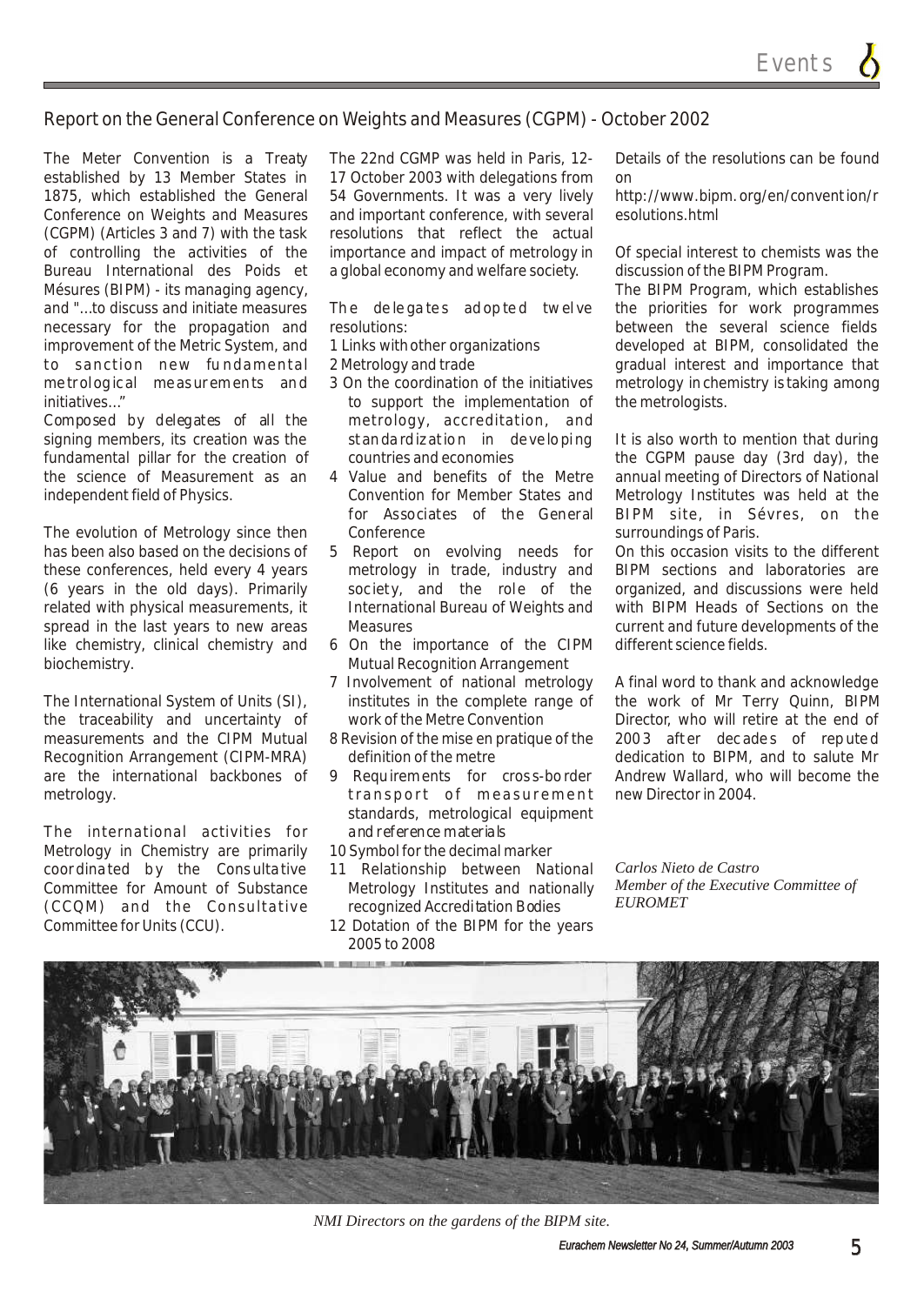Events

#### 19th General Assembly of Eurachem

They are often addressed with and global levels, and the surface of the Eurachem Newsletter as a questions on "how to calculate - Ensure that Guides and Guidelines privileged means of uncertainties". percolate through Universities, communication,

Workshops for quality managers have - Bring forward materials for of the Eurachem website been organised. Universities have been education; insist in education and driven into putting forward Courses and training actions,



Within Eurachem when we feel that clear and satisfactory uncertainty event took place, St. Gallen. there is a gap, we try to fill it by writing a statements, The History and the links with other guide - and the Working Groups have - Certified Reference Materials with parts of Europe, namely Ireland, been remarkable in corresponding to assigned uncertainty values are remind us of grand cultural and that. Future activities of the Working required for more and more technical achievements that have Groups are planned according to new applications, the manner of dignified Humankind. emerging fields, e.g. Biotechnology and - Overcome the common "black box Nanotechnology.<br>New Working Groups are being formed - Publish scientific and technical

New Working Groups are being formed - Publish scientific and technical A lot has been done, to address pertaining, not yet formally papers, as well as Eurachem A lot is to be done! addressed issues such as Sampling and pages at journals of wide Computing. Computing.

While there are and there will always be - Produce leaflets that may help something new to be done and specific disseminate concepts and Quality topics to be addressed, some major messages, guidelines are envisaged and ask for further continuous investment:

- Bring Guides and Guidelines to the knowledge of our community,
- Continue to supply guidance to the Analytical Laboratory and to the Analytical Community while progressing towards the Scientific and Technical Community at large,

- Search for new European Projects,

- Labs want to meet accreditation requirements; that is a common objective of the La bo rato ri es and the Accreditors,

- Update the ideas,

- Unify approaches at the 4Es: EA, Eurachem, EUROLAB and Euromet,
- Harmonise approaches with international organisations dealing with Quality,
- Liaise with other professional groups, such as Food, Medicine, Environment, at national, regional

*( Continued from page 1 )*

- 
- 



- 
- 
- 
- Chemistry International,
- 
- 
- Translations of Guides, Courses and Polytechnics and Colleges, explore and enhance the possibilities www.eurachem.ul.pt



Projects, producing and disseminating - Equipment producers and Last but not least, worth of mention in educational material. manufacturers should produce itself, is the pleasant location where the

*Maria Filomena Camões Eurachem Chair*



*This page shows different aspects of the General Assembly and its surroundings*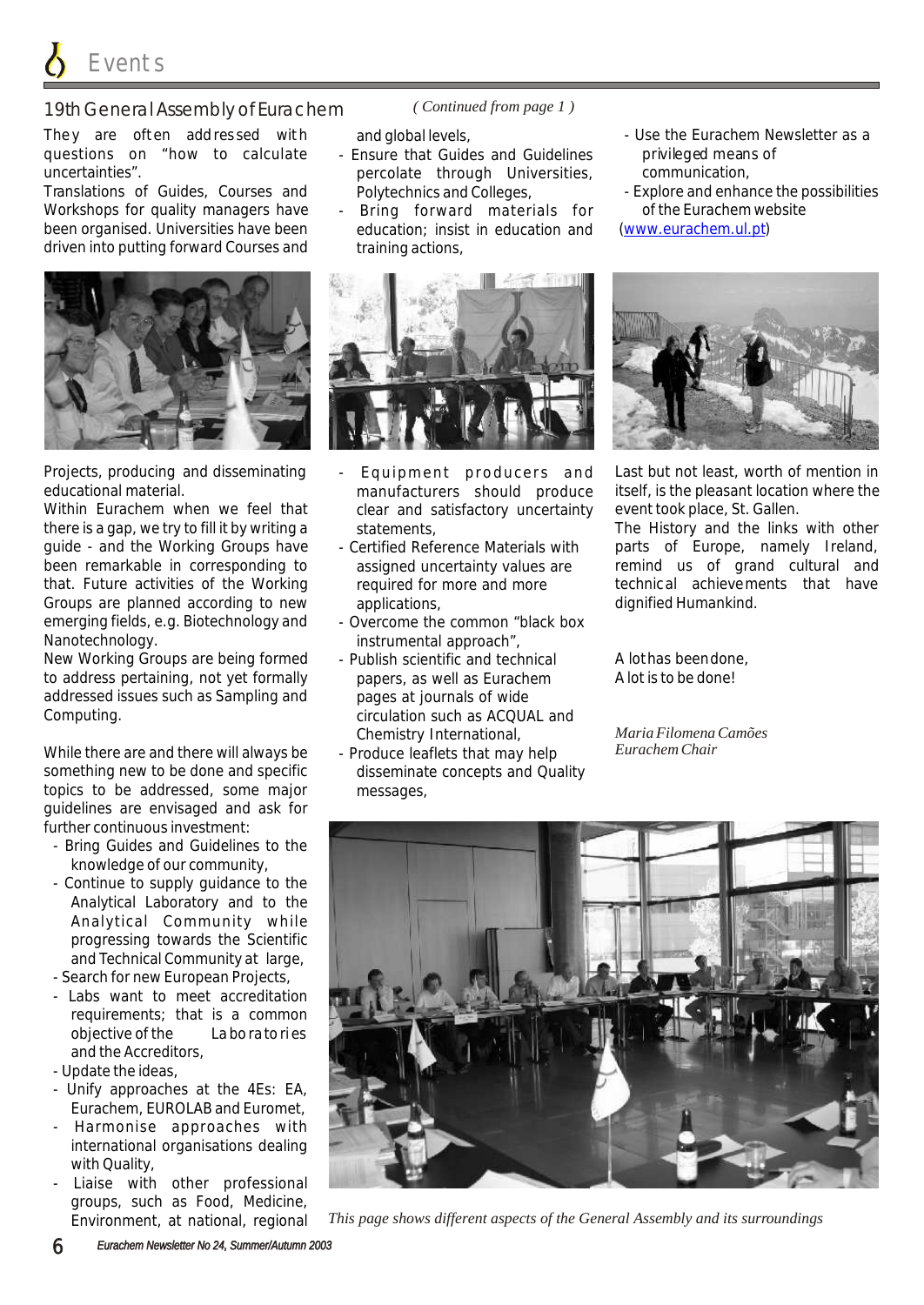**Oppinions** 

#### Future of Metrology in Chemistry

Good measurements are those that that this is possible we are in a position nomenclature and best practice give results of acceptable metrological to offer measurement capability both in standards. To disseminate qualities to solve those problems that terms of volume (number of sample) measurement capability we must teach led to the exe cution of those and quality (small measurement and educate and train, and also transfer measurements. The uncertainty environment our standards to everybody who needs

Metrology thus is centered around all them. issues that help to qualify the result a Chemical measurements at its best

cut-off values or production quality laboratories interested in similar criteria. **challenges**.

A natural purpose of metrology in For these laboratories to work together chemistry is thus the identification and properly and frictionless it is required to fostering of excellence in chemical develop a set of coherent standards: measurement science. To the degree material reference standards,

measurement as a suitable one. Apart require excellent staffing and The future of metrology in chemistry from the identification of a suitable infrastructure. Consequently, it is far will thus be the identification of measurand itself and the timeliness of from trivial to identify those centers excellence, the building and the availability of a result, the that are "best" for a certain type of maintaining of networks - not the least the availability of a result, the that are "best" for a certain type of maintaining of networks - not the least associated measurement uncertainty is measurement. For the identification of successful of them being Eurachem -, probably the most relevant these institutions often done by the common development of standards characteristic. **intercomparison exercises and for the of all types and training for further**  It is the one that helps to narrow down updating of this information we need to regionalisation and distribution of the grey area of poor decisions around build and maintain networks of measurement capabilities.

*Wolfhard Wegscheider Eurachem Vice-Chair*

Metrology, (known as 'VIM') is 1995, and reflects already the published by ISO, with the incorporation of some concepts of collaboration of several international metrology in chemistry in the preorganizations: ILAC (International existing physics' metrology vocabulary. Laboratory Accreditation Cooperation), IUPAC (International Union for Pure However, there are some differences and Applied Chemistry), IUPAP between some definitions existing in (International Union for Pure and other ISO standards (e.g. ISO 3534), Applied Physics), IFCC (International that might hamper the harmonization Federation for Clinical Chemistry), and use of ISO standards, since they OIML (Organisation International de are not fully compatible between each Metrologie Legale) and BIPM (Bureau other. So part of the revision work is International des Poids et Mesures). de voted to a chieve better

terms now familiar in many testing and focus on metrology in chemistry example: current trend of metrology today. Thus,

- 
- 
- 
- 
- error,
- 
- 

Since VIM is being increasingly referred comments during 2004. in other important standards (e.g. ISO 17025, ISO GUM), its contents began to *Leopoldo Cortez, based on contributions*  concern a wider community than the original calibration and metrology laboratories.

The International Vocabulary for The current version was approved in

harmonization.

VIM ultimately defines some of the Other expected changes are a greater anal ytical laboratories, like for terminology, that would only reflect the - measurement uncertainty, new terms are being discussed, e.g.,

- traceability, example and the commutability;
- calibration, example 20 and the calibration,  $\overline{a}$  target uncertainty;
- accuracy, extending the set of the verification.

- repeatability and reproducibility, The revision of the current edition - reference material.  $\qquad \qquad$  started already some years ago, and the first draft will be available for

#### VIM revision **ISO/IEC 17025** revision

When ISO/IEC 17025 was issued in 1999, it intended to on one hand merge the existing accreditation standards EN 45001 and ISO Guide 25, and on the other hand align the quality system requirements with ISO 9001 (1994).

However, since a substantially revised edition of ISO 9001 was issued in 2000, it became clear that ISO 17025 needed a further alignment.

So the work within ISO/CASCO started and Ammendment1 was produced and is now for voting since November 2003 until April 2004.

Only minor adjustments (e.g. client becomes customer; quality system becomes management system) were made, and as a consequence the 'process approach' of ISO 9001:2000 was not implemented - this resulted in the Ammendment explicitly stating that compliance to ISO 17025 does not imply full compliance to ISO 9001.

This is a drawback for the laboratories, since additional assessments by certification bodies may be needed to state compliance to ISO 9001, as required by some ISO 9001 companies.

*Leopoldo Cortez, based on contributions made by Pavel Klenovski*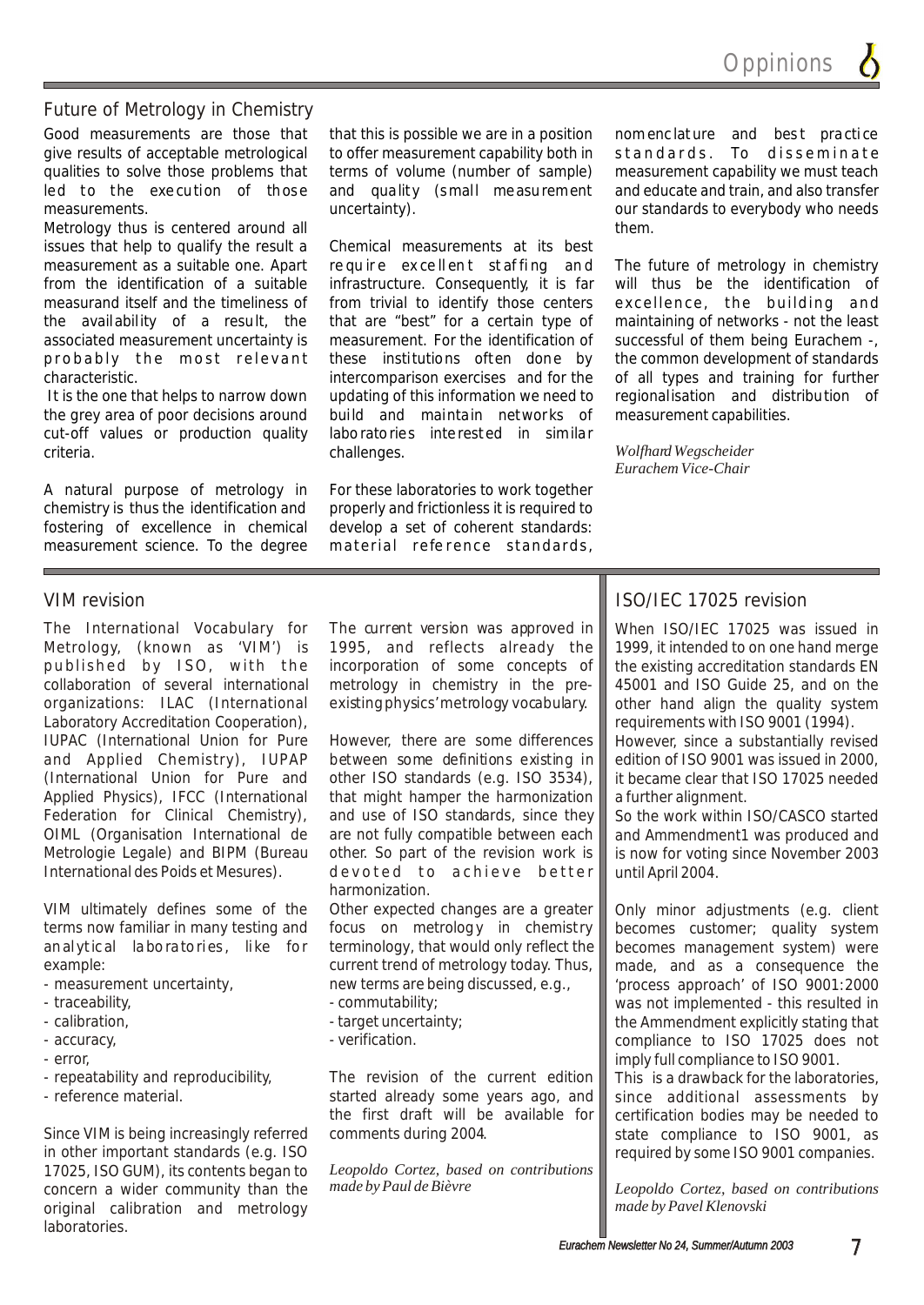A personal view of the new<br>Specific aspects of measurement

BNM-LNE and then taking over the recently in the Metrotrade project instance food analysis, metals Chair of the METCHEM Technical (EU Project: Metrological support speciation, purity of compounds, etc.). Committee a few months ago, I have to international trade) with an But is seems that real transversal been working for twenty years as a example of optical measurement in activities between working groups are chemical scientist in the industry. I have the paper industry. It was observed not so frequent, and it probably would<br>been involved in applied R&D in various significant difference amongst be more efficient to organize sem been involved in applied R&D in various significant difference amongst be more efficient to organize seminars<br>
industrial sectors in different trading partners in standard (and invite experts from different sub-

And throughout this time, I have never brightness of the pulp, obviously a intercomparisons undertaken within been heightened in metrology fundamental quality parameter of Euromet is rather low, the question of principles. These industrial experiences the product. Because NMIs are the METCHEM structure has to be have carved out the personal idea that used to working in cooperative addressed at short term. chemistry doesn't amount solely to studies, two NMIs have agreed on a pollution issues, and analytical common basis and have succeeded It is also important to remind that chemistry to determination of in matching the absolute during the last few years a deep and hazardous compounds. Chemistry is a reflectance factor scales and fundamental scientific work has been rigorous science which underpins the even tu ally in removing the carried out by the working groups and it manufacturing of plastics, paper, technical barrier to trade. is therefore essential to maintain and textile, steel, paintings and many other - It has been demonstrated that the promote this scientific cooperative products. implementation of metrology spirit. METCHEM sub-committees are

In my view, the major role of the instance for water analysis, scientific discussions. METCHEM TC Chair is not to define and improves the traceability and the enact general orientations but to reliability of chemical analysis. The focal point identify different options and examine Other benefits of a metrological scenarios for increasing the research approach can also be underlined for collaboration between the NMIs Proficiency Testing Schemes: the representatives of Eurachem have (National Metrological Institutes) and reference value can be obtained by joined the former group Amount of consolidate the analytical infrastructure carrying out primary methods, the Substance of Euromet - METCHEM is in Europe. uncertainty of a measurement can therefore a joint committee between

We have to keep in mind that the main of uncertainty sources. The work which has been carried out objective of our metrological work is the during the during the last few years in METCHEM. mutual acceptance of analytical About the METCHEM structure and under the impulsion of the past TC<br>measurements within Europe and the structure the chair Eva Déak, has laid the

After two years spent in the world of committees) to mirror the CCQM ( metrology, and after fruitful discussions Comité Consultatif pour la Quantité de But it is necessary to intensify the with some of the senior experts of the Matière), which leads the chemical current cooperation between Euromet field, the main features of the European metrology activities on a world wide and Eurachem. The METCHEM research area in chemistry are basis: gas, electrochemistry, inorganic structure is a valuable convergent point beginning to take shape: and organic chemistry. between metrology and analytical

- 
- 

METCHEM regarding its process and therefore other metrological regions (RMOs).<br>A personal view of the new is not willing to share or to discuss harmonization of measurements. coordinators, in CCQM comparisons.

be established through the review Euromet and Eurachem.

outside. The current structure of METCHEM foundations for an integrated area in consists of four experts groups (sub- chemistry.

fundamental and concrete role in During the last few years, a large part of the monitoring of environmental the activities was dedicated to the fundamental and scientific level. area, in food safety and consumer submission of CMCs (Calibration protection, and health care. Measurements Capabilities). The group needs to present an effective<br>Industry, as a whole, is never Experts of each group have also been

Experts of each group have also been enthusiastic to disclose information appointed to review CMCs lines from *(Continues next page)*

Specific aspects of measurement The efficiency of the current METCHEM<br>Chairman on the cooperation and testing. Nevertheless, structure is questionable since<br>metrological problems are realized. European MMLs are actively between Euromet and metrological problems are real and Euro pean NMIs are actively<br>Furachem need to be addressed for a fully participating, sometimes as Entering the world of metrology In many cases, a metrology It could be considered to set up ad hoc demand exists. An excellent working groups which may focus on Before joining the world of metrology at demonstration has been given specific issues or thematic areas (for trading partners in standard (and invite experts from different subcontinents. The second intervalst continents. The th od state of the od state of the committees) on particular topics. reflectance, that is to say the Nevertheless, because the number of

principles in fields laboratories, for with no doubt the right forums for

approach can also be underlined for As it is known, just 4 years ago,

Chair Eva Déak, has laid the

- Chemical metrology currently plays a<br>fundamental and concrete role in During the last few vears, a large part of can communicate on a verv

*8 Eurachem Newsletter No 24, Summer/Autumn 2003*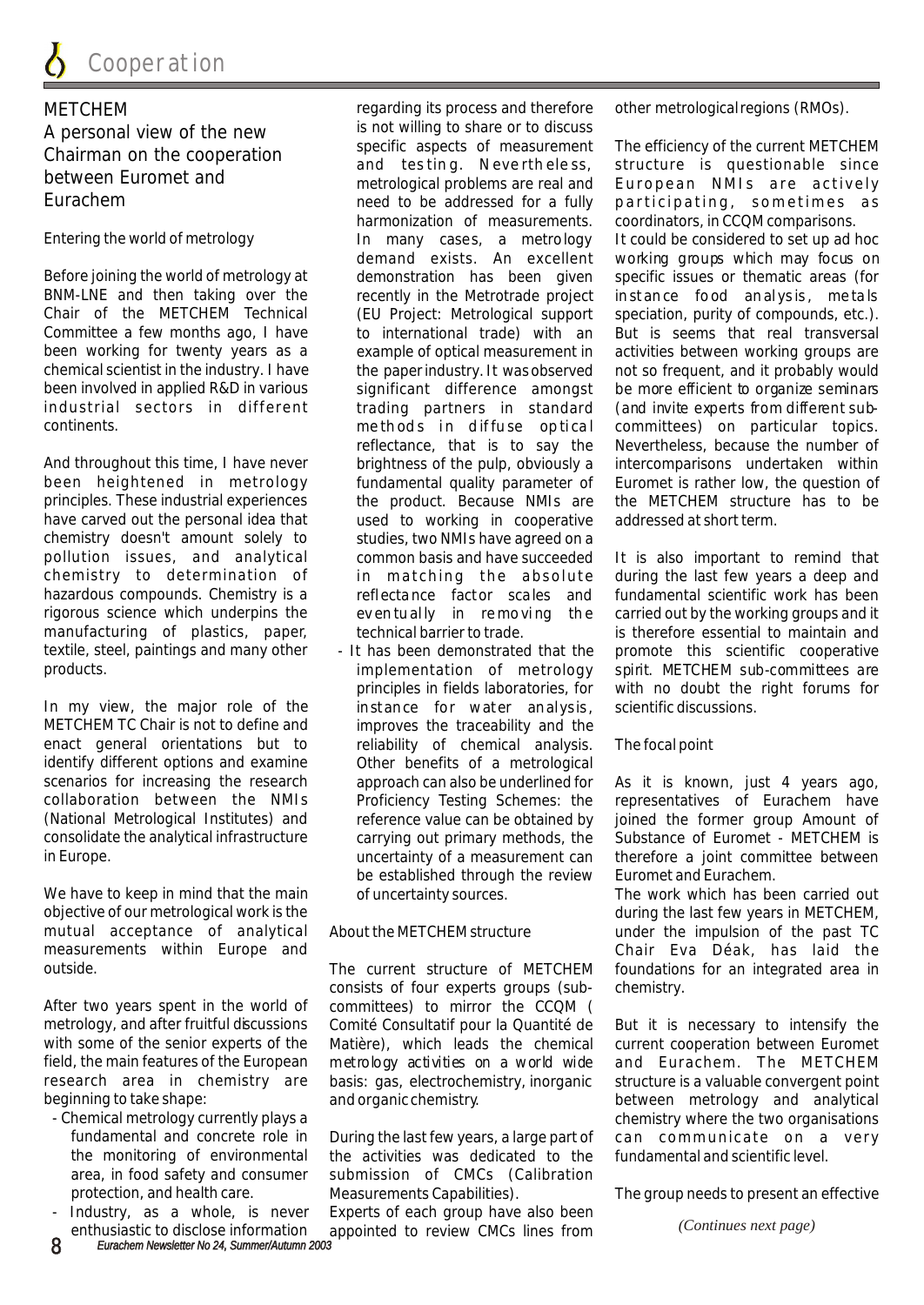METCHEM - *continued from previous page*

common, transparent and end-users Eurachem representative have to play a There is a clear will in Euromet to oriented approach (industry, field key role as a go-between with the field, concentrate metrological research on la bo ra to ries, cu st om er s, public to gather needs of end-users and then metrology in chemistry. research, authorities, etc.) to become a transfer research results and metrology more important part of the European capabilities. The Joint Committee with Eurachem

measurements and reference materials particularly in making every effort (training and dissemination of towards the new EU accessing tra ceability of measure ments, certification of reference materials).

members NMIs within Euromet, the the perfect structure to identify and current METCHEM group must take into prioritise research trends, to lead the ensure adequate supply of metrology current METCHEM group must take into prioritise research trends, to lead the capabilities to users particularly account the local needs, specificities activities and finally to transfer through the development of traceable and current status of NMIs, and capabilities of NMIs to the field. metrology principles, development of countries in order to efficiently help *Philippe Charlet* validated procedures to establish improving the suitable capabilities of *METCHEM convenor* improving the suitable capabilities of these NMIs for this new situation.

Research Area. To increase collaboration between inside METCHEM can be considered as<br>Euromet will be therefore able to members NMIs within Euromet, the the perfect structure to identify and

#### IAGRM working group creation

In the mid 90s, in order to avoid At the September 2002 meeting of the REMCO); duplication of effort in the area of working group a resolution was passed - Metrology organizations (e.g. CCQM, Reference Materials (RMs) in Europe, to truly internationalise the work of the Euromet); the European laboratory and group.  $\blacksquare$  The Users, producers, regulators and accreditation organisations Eurolab, professional organizations (e.g. Eurachem, and EA amalgamated their As a result, the creation of an IAEA, IUPAC, IRMM, Codex, WHO); RM activities and formed a common RM international (and not only european) - Laboratory associations (e.g. working group (commonly known as RM working group was discussed in a Eurachem, Eurolab).

participated in its work. ISO REMCO internationalisation and broadening of and other interested bodies have also scope, and includes:

EEE-RM).<br>Euromet ioined several vears ago and interested parties, and it was accepted Euromet joined several years ago and interested parties, and it was accepted The work programme intends to cover the group became known as 4E-RM. to form the International Advisory many facets of the production, quality to form the International Advisory Group on Reference Materials, IAGRM.

since its inception and has actively The planned membership reflects the diverse range of expertise.

- attended the 4E-RM meetings.<br>- Accreditation bodies (e.g. ILAC, EA); *Ed de Leer*<br>- Standardization bodies (e.g. ISO, *IAGRM* 
	- Standardization bodies (e.g. ISO-

- 
- 
- 

and use of RMs and the advisory group ILAC was associated with the group will therefore require access to a

#### Proficiency Testing MirrorGroup

The role of the Proficiency Testing networks in various sectors; issues and activities concerned with Mirror Group (PTMG) has been Additionally, the PTMG provides input, proficiency testing. As such the Group is discussed in past meetings and stated with respect to the chemical much more than simply a Mirror Group. as covering all aspects of PT within the measurement community, to the EEEanalytical chemistry community, such PT Working Group. So, the remit of the In addition to starting to plan the 5th as: PTMG is much wider - the EEE-PT WG is International PT workshop, the PTMG

- 
- 
- to provide a forum for organisers and  $\blacksquare$  production of a bibliography of PT
- 
- 

- to improve the organisation of concerned with proficiency testing in has just started two new activities: proficiency testing in Europe; accreditation procedures whilst the role - development of an information leaflet - to promote best practice in proficiency of PTMG covers all aspects of PT as on 'what is PT' aimed at PT participants testing; the stated above. The stated above. The stated above. And their customers;

users of proficiency testing schemes The PTMG provides an expert body to documents for publication on the on issues affecting the practice of the EURACHEM Executive Committee EPTIS homepage. proficiency testing; on proficiency testing. The Group's - to provide input to international role is essential in that, as well as activity related to proficiency testing; providing a two-way link between the *Brian Brookman* - to communicate issues surrounding Executive and the EEE-PT WG, it<br>PT to national and international provides a FURACHEM focus on all provides a EURACHEM focus on all

*PTMG Convenor*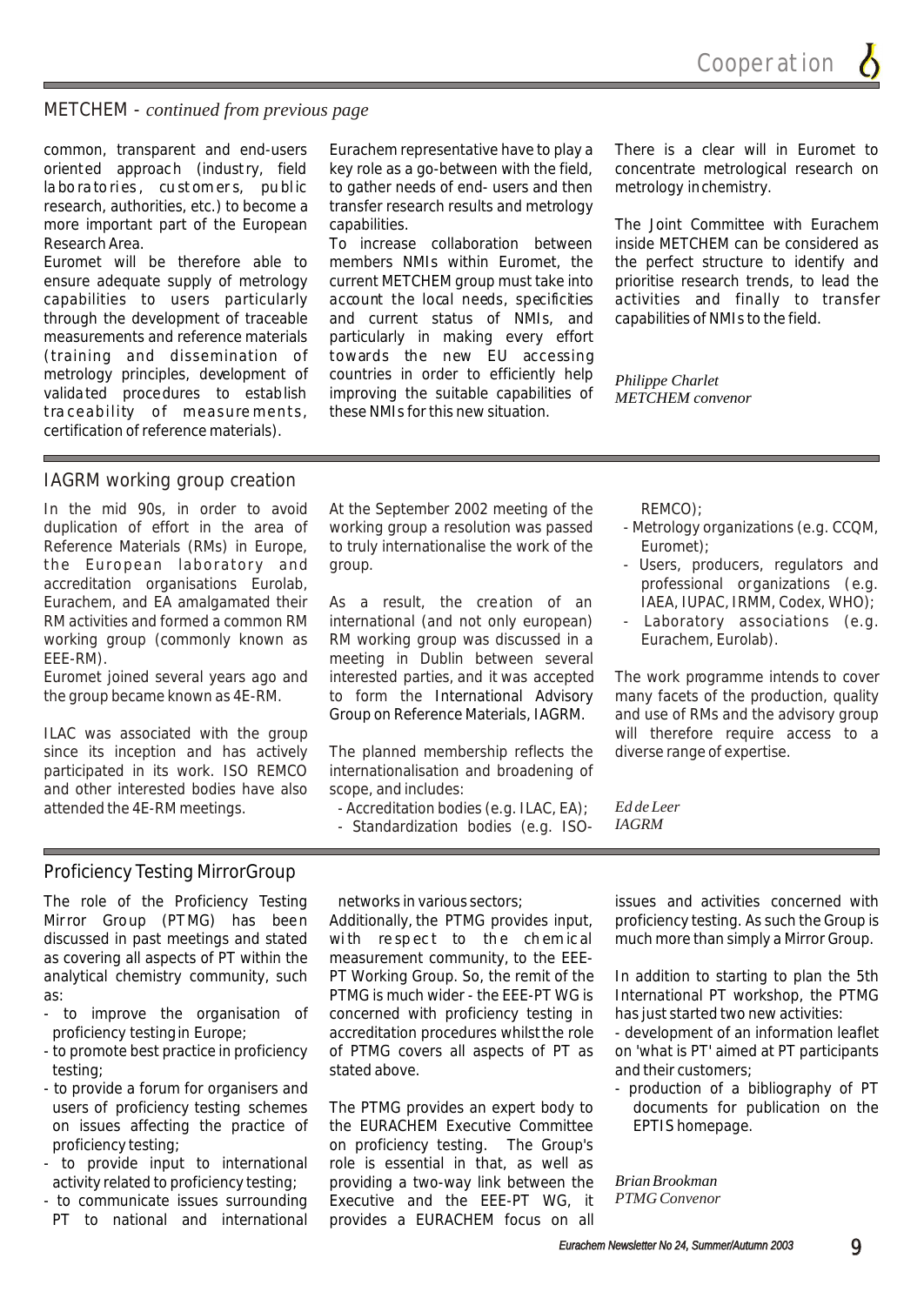#### VIRM project

for all Reference Material users indispensable tool in Qualities and producers. The electronic and analytical measurements.

5th Research Framework Programme, Infrastructure with the maximal and the search Framework Programme, Infrastructure with the maximal Materials". VIRM will become a non-<br>
European countries. The materials of any question or Materials of Materials of Materials of Materials of Materials of Materials of Materials of Materials of Materials of Materials of Ma profit, non governmental organisation.

the European Reference Material unlimited access to the common use<br>community it estimble involves synaric features, with regular newsletters and community. It actively involves experts reatures, with regular newsletters and community. It actively involves experts information for both, users and producers of **producers** organisations, governmental and **Producers** or private laboratories, RM producers and  $\frac{101 \text{ example}}{\text{searchable database (e.g. 'Find a}}$ <br>
The main objective is to facilitate RM')<br>
discomination of information and  $\frac{1}{2}$  a library of related publications, a

dissemination of information and  $\frac{1}{2}$  a library of information and  $\frac{1}{2}$  a dissary; advice, know-how and help on Reference Materials and related fields and related fields and related fields and related fields and related fields

THE meeting place . . . The VIRM is to evolve to an languagebarriers

On 1 January 2003 a consortium of 22 The innovative character of VIRM of databases, download facilities, etc. It<br>Consists in its virtual structure, will be free of cost during the initial on Foundary 2009 a consolution of 22<br>partners, funded by the European consists in its virtual structure, will be free of cost during the initial partners, funded by the European combining a minimal logistic phase of the pr Community within the framework of the combining a minimal logistic phase of the project (2003-2004). View<br>Eth Posearch Framework Programme infrastructure with the maximal and experience the website started a project to set up a "European effectiveness or a European-wide ICT www.vikivi.net where you can apply<br>Virtual Jactitute for Peference network. The scope of VIRM covers all directly, on-line, by filling in the Virtual Institute for Reference Detwork. The scope of VIRM covers all directly, on-line, by filling in the Virtual Institute for Reference European countries.

VIRM will offer through its website, a The objective of the European Virtual broad range of useful tools in the field<br>Institute for Deference Materiale of Reference Materials and Quality Incredigence of the European Virtual of Reference Materials and Quality The VIRM Project is supported by the Institute for Reference Materials of Reference Materials and Quality The VIRM Project is supported by the Institu CONTRIPUTE: CONTROL REGISTER MEMBERS WILLIAM EQUIPEAN COMMISSION 5FWP<br>The European Peference Meterial unlimited access to the common use Contract: G7RT-CT-2002-05104 From all over Europe, covering R+D<br>from all over Europe, covering R+D<br>producers of RM's. These will include. *Project Coordinator* 

- 
- 
- European country, to overcome

and producers analytical measurements. Registration allows access to all VIRM services, newsletter subscription, use www.VIRM.net where you can apply helpdesk at: info@VIRM.net



Other EU GROWTH 5th Framework Programme projects related to Metrology and Chemistry



**MetroTrade**

future impediments to international Commission - this publication will also trade caused by lack of knowledge of **be a cultured available** on the website; the degree of equivalence of national  $\mathbb{R}^*$   $\mathbb{R}^*$  pau.fr/quanas) - The Preparing for the field trial ("second measurement capability, by the  $\mathbb{R}_{\geq 0}$  is main purpose of this intercomparison") that will take place absence of a framework for the mutual  $\frac{1}{2}$   $\frac{1}{2}$  Network is to create an from February to October 2004, thus acceptance of calibration certificates,  $\mathcal{P}_{\text{out}} + \mathcal{P}_{\text{out}}$  extensive forum for the purchasing and distributing reference and by de facto requirements to repeat **materials** improvement of the materials for this study. traceable calibrations.



TrainMiC (www.trainmic.org) - It is a environmental, food and clinical.<br>EC funded training platform to foster Dissemination across different user EC funded training platform to foster Dissemination across different user advanced professional training on communities will quarantee that these advanced professional training on communities will guarantee that these<br>generic issues related to the concepts are firmly embedded. generic issues related to the concepts are firmly embedded.<br>measurement science in chemical Share-and-disseminate-best-practice in measurement science in chemical Share and disseminate best practice, in<br>measurements (Metrology in the context of traceability and

The platform intends to be open to all inter-laboratory comparisons. organisations and people agreeing to

(www.metrotrade.dk) - GUM. TrainMiC offers support in the Current state (February 2004): Metrological support to if orm of training courses, support to Compilation of the very encouraging international trade. The organising training courses by results of the data analysis ("first Its objectives are to providing material, lectures etc., and by intercomparison") into a report for remove existing and direct financial support. Submission to the European the basic principles of the VIM and the **COEPT** (www.eptis.bam.de/coept) direct financial support.



**QUA-NAS** (www.univpau.fr/quanas) - The main purpose of this Network is to create an extensive forum for the improvement of the

infrastructure for metrology in chemistry in the New Associated States (NAS) by a transfer of knowledge between the EU and the NAS countries. The emphasis of the network will be given to three main sectors, namely the context of traceability and Chemistry). uncertainty of chemical measurements,

#### **VICIM**



**IQUALAN-NAS** - Impact of qualitative chemical analysis in the 6 Framework Programme: networking with NAS.

*Information gathered by the Editor based on the EU website www.cordis.lu and projects' websites*

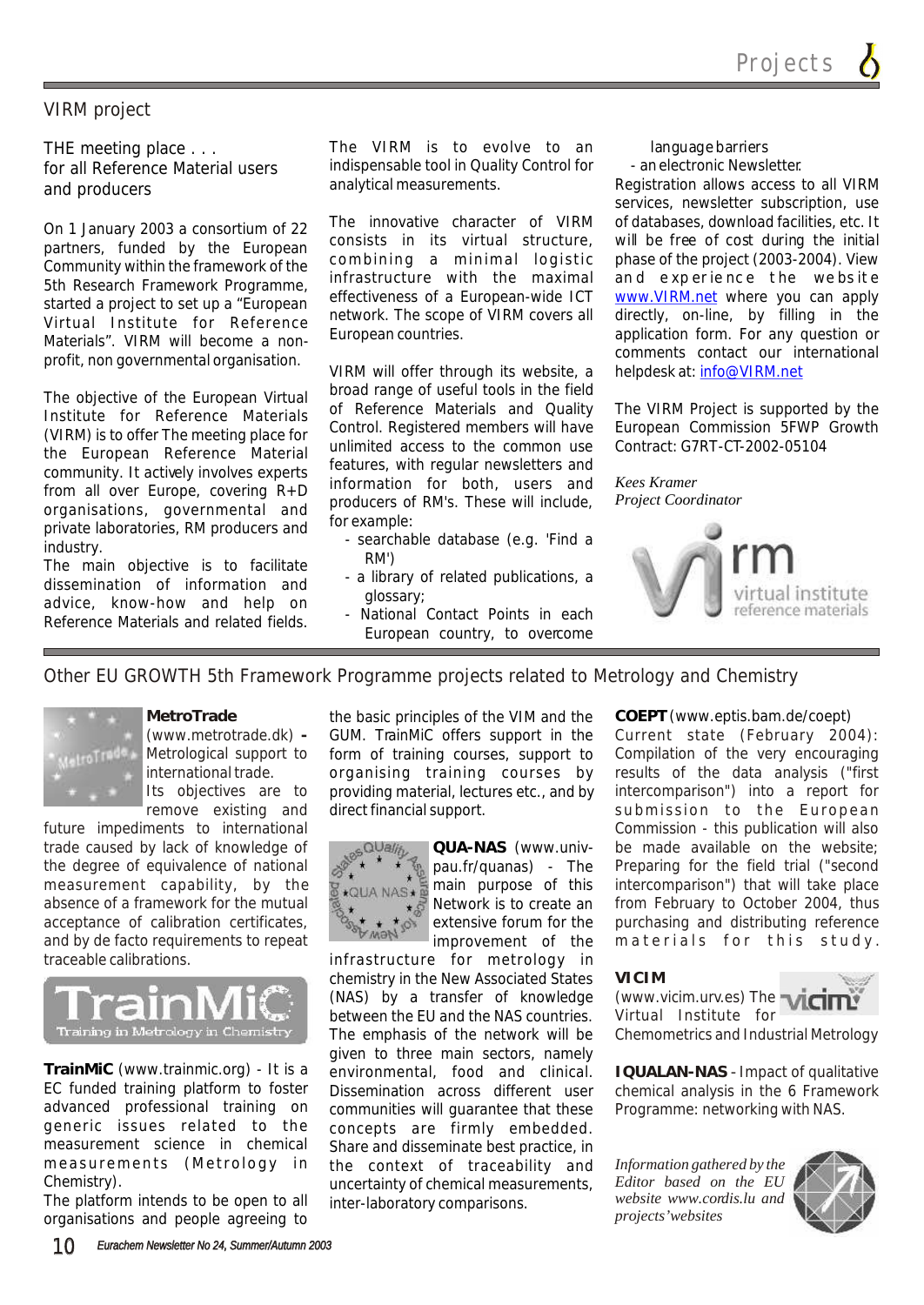Projects

# Metropolis {

The Metropolis network "Growth" programme Contract n° G6RT-CT-2002-05095)

Metropolis is a multidisciplinary network funded under the European Commission's 5th Framework Programme for Research and Development (FP), with the objective of harmonising and improving measurement practices and monitoring systems in the environmental field across Europe.

Metropolis stems from the growing need for global monitoring systems that are able to provide reliable information at EU level about the state of our environment and current trends, all of which is essential to ensure effective implementation of current environmental policies and to help in shaping future legislation.

In this context, the role of measurements is indeed a fundamental one. That helps to explain why so many programmes and initiatives are being carried out in different specific fields to improve co-ordination of the activities in prove se cramation of the activities<br>of and the communication between the communication between the communication between<br>including:<br>internet discussion for a the various parties involved across  $\frac{including}{}$ .<br>Formar (active materials parameters) the definition and use of standards Europe (policy-makers, researchers, the definition and use of standards<br>For the certification of instruments for the certification of instrumental analysis:<br>the density hadies at a state of the state of the certification of instrumental analysis: standardisation bodies, etc.).

The Metropolis action is intended to vocabulary for metrology);<br>complement the work of these existing  $\frac{1}{2}$  a list of FAQs (Frequently Asked  $\frac{1}{2}$  complement the work of those existing complement the work of those existing completions) on ISO 17025: initiatives and programmes. It does this Uuestions) on ISO 17025;<br>by taking berizontal or transverse - a survey on the status of PTS by taking horizontal or transverse by taking horizontal or transverse by taking schemes) in approach to the problems encountered (Proficiency Testing Schemes) in approach to the problems encountered the EU in the environmental field. in environmental measurements and the environmental measurements and the etc. monitoring systems. It bridges the etc.<br>verious sectorial approaches in order. The current discussion fora are various sectorial approaches in order accessible at:<br>to:

- consistent message which reflects<br>the manuscriptivity reflects were new form will be opened soon. the many sectorial interests
- prepare the ground for further

involved in the complex process that we becompler in Rome on the coll the "development of the Metropolis" call the "measurement cycle" in the

(i.e. experts from different collaborative research needed within environmental fields but also experts the  $6<sup>th</sup> FP''$ environmental fields, but also experts from different specialities, such as chemists, biologists, geologists and In the area of QA/ QC, Metropolis will experts in risk assessment) and produce: explores the main areas of concern - a critical review of significant throughout the "measurement cycle". national and / or EU documents and



The project, which started in July 2002, with ISO 17025 will run for two years. The work-load is  $-$  a guide on the use of Reference split into 7 Work Packages, each one of Materials in the environmental which deals with a different aspect of field which deals with a different aspect of the "measurement cycle", starting from the definition of the representative All final documents will be available on measurements, collection of the data.  $\mathbf{t} \cdot \mathbf{h} = \mathbf{M} \cdot \mathbf{h} \cdot \mathbf{r} \cdot \mathbf{n} \cdot \mathbf{n} \cdot \mathbf{n} \cdot \mathbf{n} \cdot \mathbf{n} \cdot \mathbf{n} \cdot \mathbf{n} \cdot \mathbf{n} \cdot \mathbf{n} \cdot \math$ measurements, collection of the data, the Metropolis website<br>their harmonisation and evaluation of (http://www.metropolis-petwork.net/) their harmonisation and evaluation of (http://www.metropolis-network.net/)<br>uncertainties to the interpretation and in lune 2004 which is when the project uncertainties to the interpretation and in June 2004, which is when the project presentation of the results to policy- ends. But, in line with its ultimate<br>makers. Metropolis would like to

internet discussion fora on various documents, by expressing their critical items of environmental metrology, opinions and making proposals via the

- 
- the revision of the VIM (ISO
- 
- 

-<br>convey to decision-makers a  $\frac{Http://www.metropolis-}{Http://www.metforum/}$ 

A first workshop on the "Techniques for integration of research expertise and resources in environmental data presentation and data distribution" was organised by NILU in monitoring across Europe. September.

Metropolis brings together experts Another one will be held on 18-19<br>method in the complements that December in Rome on the database on bio-monitoring and

many countries and sectors concerned chemical analytical methods and future

- standards for the calculation of uncertainty, with recommendations on new guidance material, at EU level
- a study on the status of PTS (Proficiency Testing Schemes) in the EU in the environmental field, as a follow-up to the EPTIS database
- a list of FAQs (Frequently Asked Questions) to help testing laboratories to work in accordance
- 

objectives, Metropolis would like to encourage metrology experts to Metropolis has so far opened 12 become involved in developing these internet discussion fora on various documents by expressing their critical

> Horizontal co-operation of this sort will be crucial for the development of views that truly represent all the various interests and will help to provide the basis for long-term opportunities for concerted actions in the field of environmental monitoring as a followup to the activities of Metropolis.

> Metropolis can be contacted via the website quoted above, by e-mail to Valeria Dulio (Metropolis co-ordinator), telephone n° +33 3 44 55 66 47.

*Valeria Dulio Project coordinator*

*Eurachem Newsletter No 24, Summer&Autumn 2003 11*